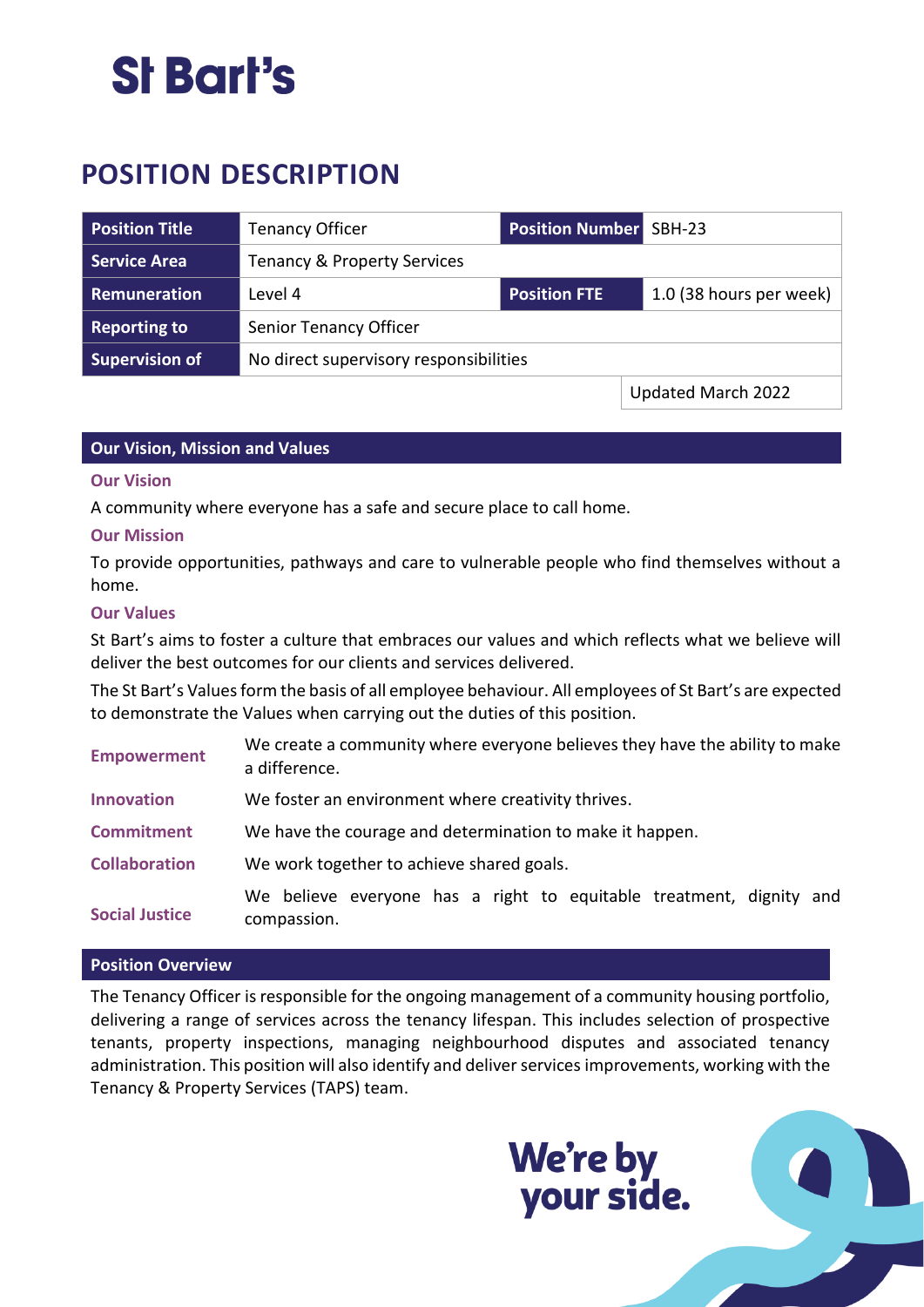# **St Bart's**

#### **Key Responsibilities**

- Establish tenancies, selection of prospective tenants, showing properties, preparation of lease agreements and bond lodgement
- Orientate new tenants to their home, conditions of tenancy and community, assisting them to maintain their tenancy in a recovery focused way where appropriate
- Develop effective working relationships with government and tenant support agencies, referring tenants as required
- Coordinate ongoing maintenance of properties by conducting timely property inspections and responding to routine, vacated maintenance requests including contractor management
- Resolve and respond to tenancy related queries, complaints and feedback in a timely manner
- Review rental arrears reports and determine remedial action in accordance with tenancy agreements, organisational policies and legislation
- Manage tenancy agreement breaches in line with the *Residential Tenancies Act* and organisational policies**,** assisting with escalated or tribunal matters as required
- Generate various tenancy reports and provide quarterly submissions for the Tenancy Newsletter
- Ensure tenancy records are captured accurately across tenancy management systems and adhere to establish compliance requirements
- Maintain up-to-date knowledge of tenancy and housing legislation

#### **Additional Objectives for all St Bart's employees**

- Ensure personal health and safety at work and that of others complying with all Occupational Health and Safety requirements and as directed by St Barts.
- Participate in the St Barts Immunisation Program in line with specific position requirements, including any applicable pre-employment and/or ongoing immunisation as determined by St Barts.
- Understand, comply with, and adhere to the St Barts Code of Conduct, all other policies, procedures and work practices, and complete all necessary OneVault requirements within set timeframes.
- Participate in, and contribute to, all St Barts Quality Improvement and Risk Management programs, to encourage and promote organisational performance and deliver better consumer outcomes.
- Participate in and provide support in all accreditations, compliance and national standards activities as required.
- Participate in essential and/or mandatory training annually as required and directed.
- Have collaborative working relationships with the team and internal customers, and actively contribute to all team meetings and effectiveness of the team function.
- Perform other duties as directed.